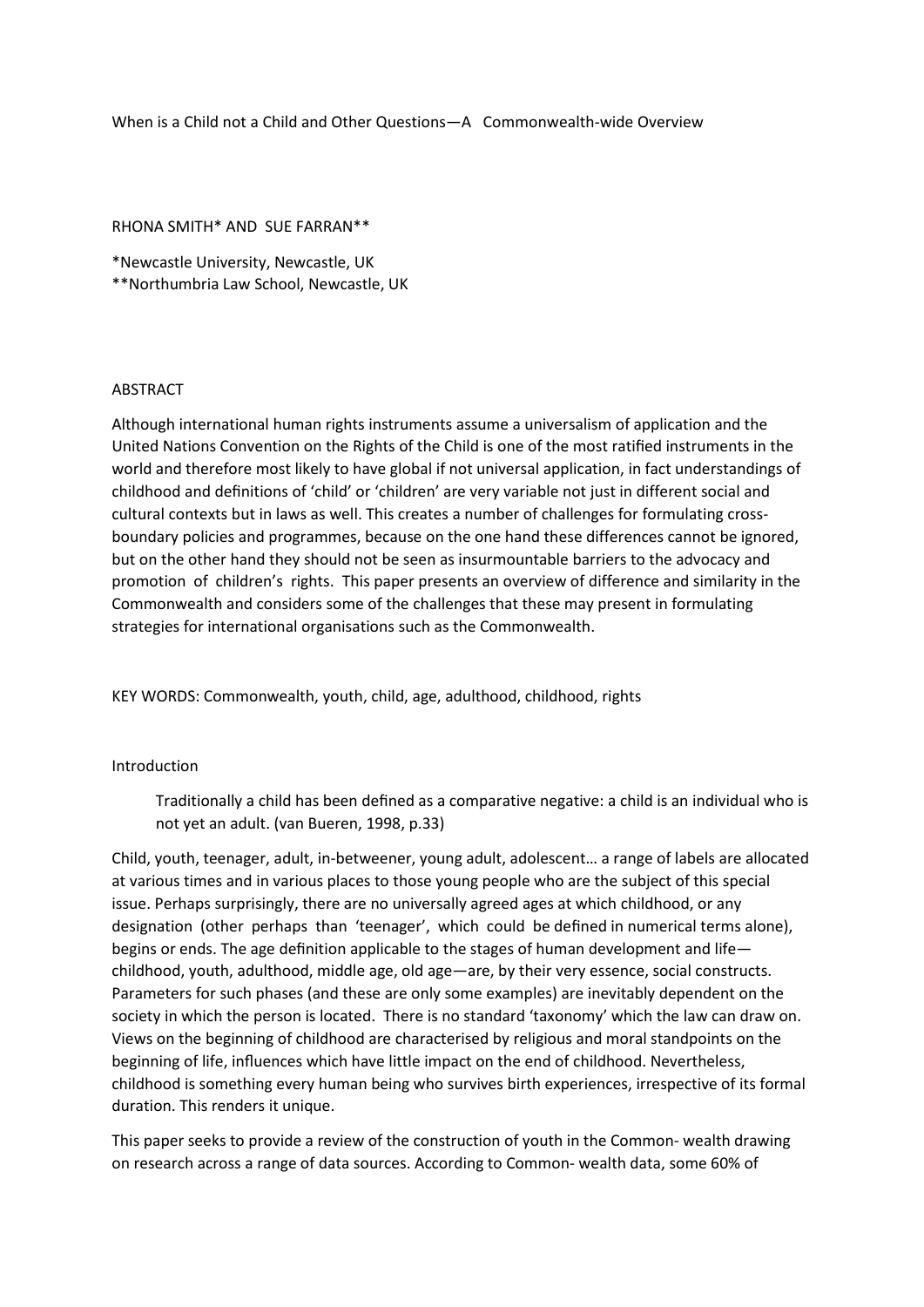<span id="page-1-1"></span>Commonwealth citizens are under the age of 30 (Commonwealth, [2013](#page-9-0), p.12). In some states, the number of children (those under 18) is more than half the population. This is a significant proportion of young people and of course has consequences for a range of resource considerations such as health services, schooling, juvenile justice, the provision of food and housing and physical security. To achieve the objective of better understanding when a child becomes an adult or at least assumes many adult legal powers, this paper seeks to determine the upper parameters of childhood, using legal measurements. In order to answer the question when is a child not a child? a broad review of key moments in the progression of child to adult are considered across the Commonwealth, identifying the ages at which children can marry, leave school, take up full-time employment, engage in sexual intercourse, exercise legal capacity and be imbued with criminal responsibility.

### Background and Theories

Within the Commonwealth, the Youth Affairs Division was established in 1973 and remains the centrepoint for work with young people. The Commonwealth pioneered the Youth Development Index that was launched in 2013, the 40th anniversary of the Commonwealth's work on youth, development and empowerment[.1](#page-8-0)

In any writing about children and young people, it is necessary to set clearly the parameters which apply to the study. In this instance, the special issue concerns youth and the Commonwealth. The purpose of this paper is to present an overview of a range of legal age limits which apply to young people in the Commonwealth. As a starting point, the UN Convention on the Rights of the Child 1989, which all Commonwealth states have ratified, states the intention that its protective ambit should apply to everyone below the age of 18 years (Article 1). This provides an indicator of the age limit prevailing in the Convention. However, this does not mean that those below the age of 18 must be treated as children or that the protection of the Convention ceases on a child's 18th birthday. There is also recognition that individual states may vary this age.

As states develop, the protective ambit of laws protecting young people tends to increase in scope and extend to offer the 'luxury' of greater protection to more young people—although some young people may resent and indeed resist this 'benign' patriarchy of the state. Conversely, the practicalities of survival mean responsibilities of adulthood are necessarily assumed at an earlier age in less developed and developing countries. Education is often sacrificed for labour in order to ensure essential family needs are met. The leisure of childhood is forfeited due to responsibilities to undertake domestic tasks, look after younger siblings or help cultivate or collect food. From a biological/physiological perspective, the onset of puberty marks the transition from child- hood to adulthood. Physiologically this transition can be identified definitively as the body exhibits changes as it matures to enable sexual reproduction. However, the actual age bracket within which these changes occur varies. This is thus not helpful as a legal measure given the considerable variation of lived experience of young people. More- over, biological age does not necessarily reflect a person's psychological or emotional age. Puberty may, however, be an important marker—especially for girl children, which marks them as ready for adult responsibility, especially where the age of marriage or betrothal is quite young. It may mark the point at which they are segregated, ritualized or expected to take on roles that distinguish them from 'children' despite their chronological youth.

<span id="page-1-0"></span>In all societies there is this progress along the spectrum from infant to adult, and there is a wealth of literature on children, youth and adults and the 'transitioning period' as various authors perceive it  $\pm$ to be (e.g. Brannen and Nilsen, 2002). Philosophers, sociologists and educationists all have views on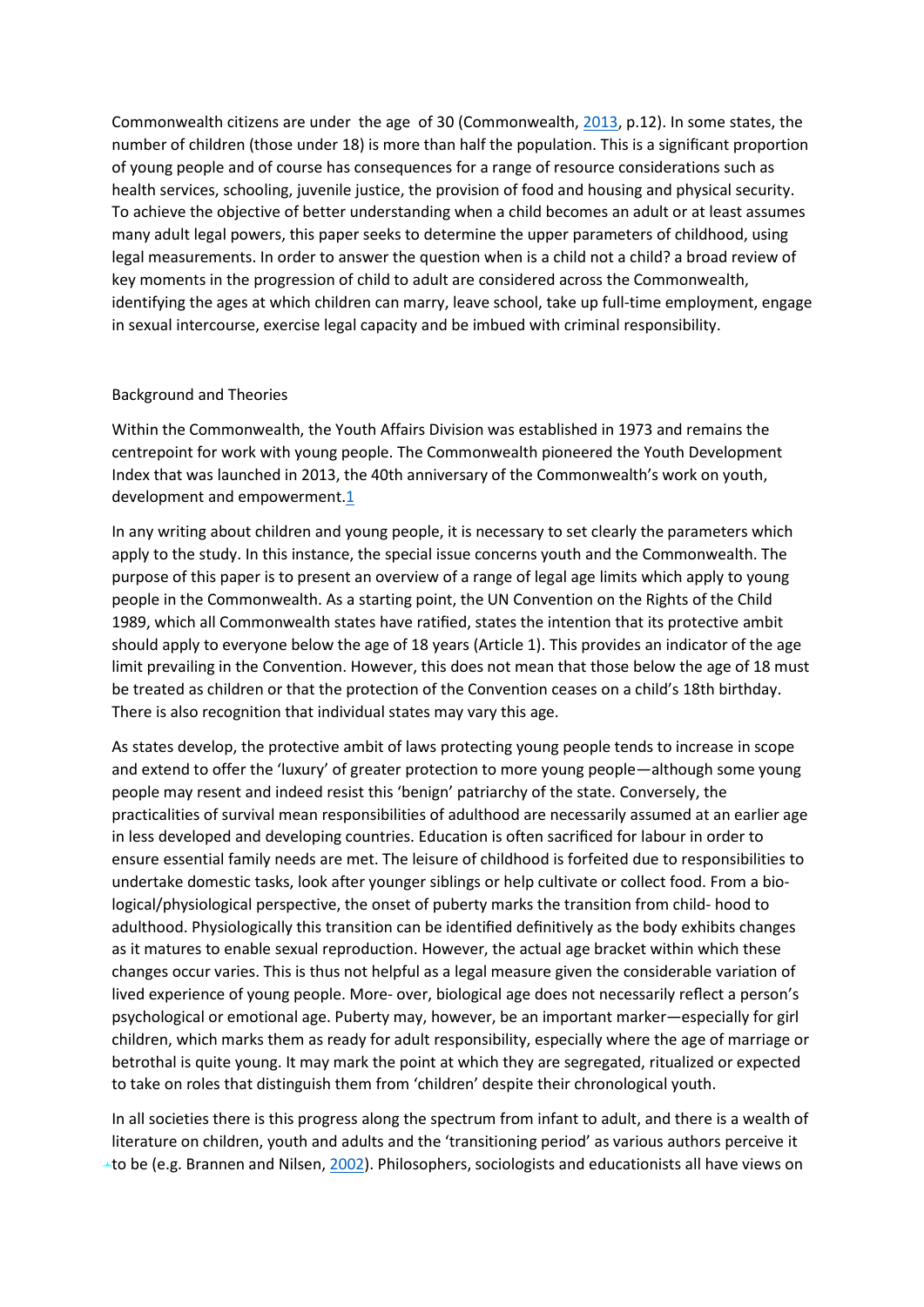<span id="page-2-4"></span><span id="page-2-2"></span><span id="page-2-0"></span>the matter. Childhood researchers often frame work around the notions of 'being' and 'becoming' (Qvortrup et al., [1994;](#page-9-1) James et al., [1998\)](#page-9-2). So too does the law. 'Being' refers to the child social actor as constructing his or her own childhood with views and experiences about being a child; 'becoming' is thus focused on what the child will become in the future, an adult in the making, not what she or he is at present (Uprichard, [2008,](#page-9-3) p. 304). The former is thus centred in the present; the latter very much future orientated. Both arguably bring an assumption of a lack of, or at least less, competency in childhood with a progression from a state of vulnerability (the child as receptor) to one of sophistication (Young, [1990,](#page-10-0) p. 41) (the child as actor or agent). This links clearly to theories on development which inform ideas about how best to shape and nurture the child towards adulthood. This links in turn to the idea of evolving capacity. Uprichard  $(2008, p. 1)$  $(2008, p. 1)$  argues for a combination of the two with 'children and childhood ... always and necessarily "being and becom- ings"' (emphasis in original text). This argues for reinstating the present of the child alongside the future of the child, recognising that children do become adults while acknowledging the influence of the present on shaping the child today. In this paper, the approach is particularly relevant as youth are obviously located at a temporal point of being, on the very edge of becoming an adult.

<span id="page-2-5"></span><span id="page-2-3"></span>Youth, therefore, are necessarily at an apex of any developmental paradigm. From a legal standpoint, development of legal capacity and the passing of specified minimum ages indicate progress towards the tipping point beyond which the child is deemed adult. However, the absolutism of law poses its own challenges, ignoring individualism in favour of 'age-grading' (Zimring, [2014,](#page-10-1) p. 87). There is something slightly absurd about the notion that a person awakes on their 18th birthday and immediately has an understanding of the implications of marriage not present the previous day; or with sufficient awareness of politics to justify being permitted to vote that day and not the day before. There also are a number of anomalies arising from the legal use of age limits— a child has criminal responsibility but not sufficient understanding of crime to sit on a jury (McDiarmid, [2013,](#page-9-4) p. 156); young people can sometimes be old enough to be married but not have legal capacity to contract for property, and so on. A variety of different age limits apply to different situations for children in different jurisdictions. There is little evidence of consistency. This paper selects some key age limits usually specified in law and analyses their appropriateness.

#### <span id="page-2-1"></span>The UN Convention on the Rights of the Child and Other Instruments

The UN Convention on the Rights of the Child is taken as the starting point for contemporary law. It was adopted by the United Nations in 1989 and swiftly became the most ratified of the core UN human rights treaties—all Commonwealth states have ratified it. Neither of the instruments preceding it—the 1924 League Declaration on the Rights of the Child and the United Nations 1959 Declaration on the Rights of the Child—mentioned an end date for childhood. Neither of these instruments was legally binding. The imposition of an upper age limit in the Convention was subject to debate during its drafting. Among the issues raised were the then prevailing lower age for marriage and the end of compulsory education around the world (van Bueren, [1998,](#page-10-2) p. 36).

Fixing of an age limit was advisable given the legally binding nature of the Convention, although it should be noted that 18 is not the age used in all other treaties on children (see below). Within the UN Convention on the Rights of the Child, the emphasis is on protecting the child from harm, ensuring the participation of the child in decisions affecting her or him, preventing discrimination against the child on any ground and provision of essentials for survival and development (van Bueren, [1998\)](#page-10-2). Its governing principles are non-discrimination (Article 2), the best interests of the child (Article 3), survival and development (Article 6) and the view of the child (Article 12). The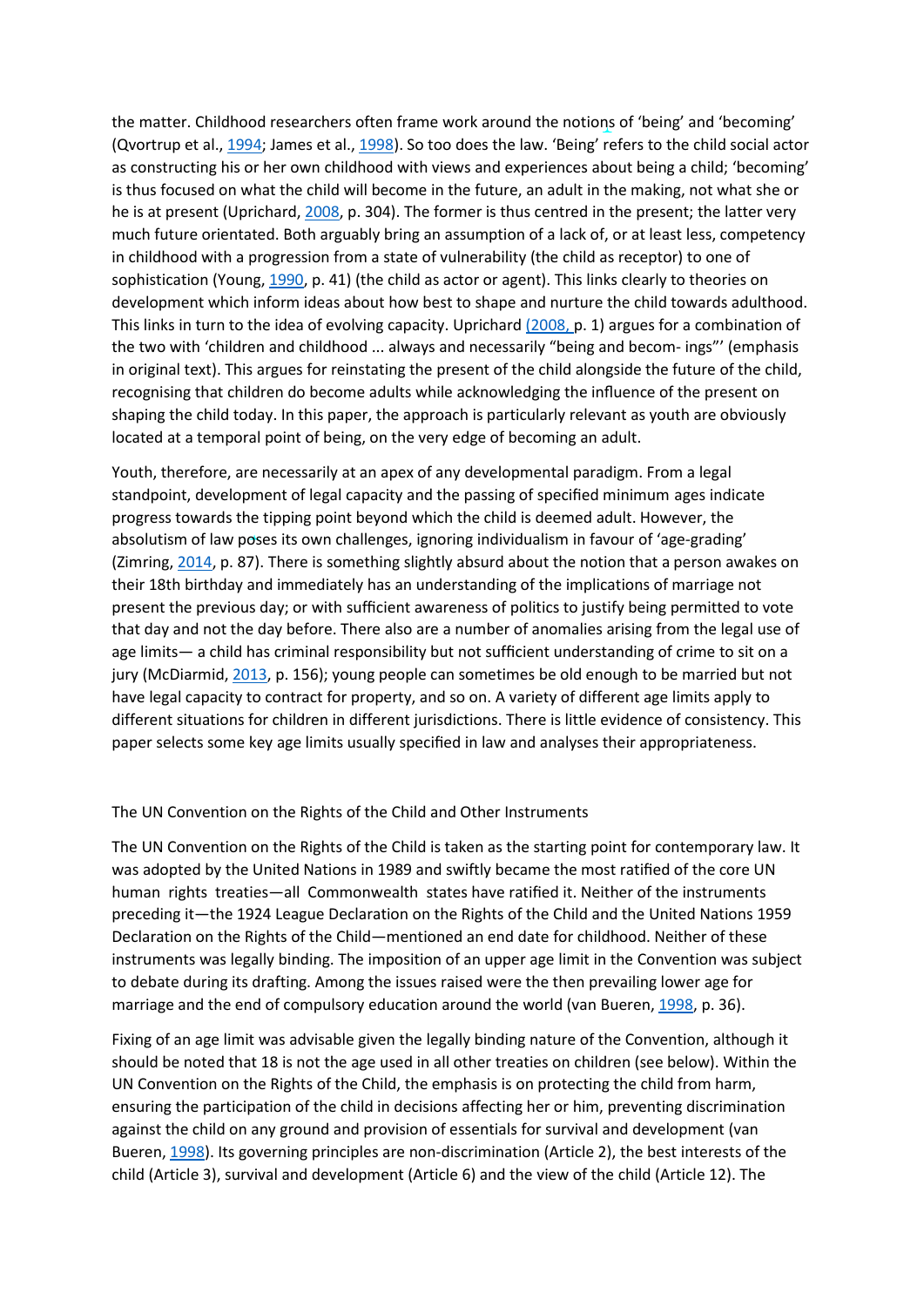Convention itself includes a wide range of rights, including education (Article 28), juvenile justice (Article 40), participation (Article 12) and labour (Article 32). The African Union has its own regional treaty on children—the 1990 African Charter on the Rights and Welfare of the Child. This follows the UN definition by applying to every human being under 18 years, though it offers no exception of lower national age limits (Article 2). The protective ambit is thus stronger. The Charter has a very wide reach, covering a range of rights. Of particular interest, customs, traditions, culture and religious practices that are inconsistent with the Charter are discouraged (Article 1(3); Article 21). There is no right to marry (the UN Convention is the same), thus it can be inferred that this should be post-18. However, juvenile justice (Article 17), work (Article 15) and education (Article 11) are covered.

Compliance with both the Convention and the Charter is administered by committees of experts. Inevitably, some Commonwealth states are accountable to both. In these Commonwealth countries those youth below the age of 18 are, by virtue of their age, likely to be able to draw on the protection of the African Charter on the Rights and Welfare of the Child and the UN Convention on the Rights of the Child. Both these instruments apply from birth and thus include a range of younger people from birth through infancy and early childhood to adolescence and youth.

Youth are, moreover, the target of specific focuses of measures within the Common- wealth and other regional organisations, membership of which includes Commonwealth states. The Commonwealth Youth Programme defines youth as those aged 15–29 years. There are of course no treaties associated with this. With a high percentage of youthful population, it is unsurprising that Africa is home to the first significant legally binding instruments on the rights and responsibilities of young people. The African Union adopted its Youth Charter in 2006 with the treaty entering into force in 2009[.2](#page-8-1) This draws on elements of the UN millennium development goals while recognising the marginalisation of many African youth (preambular paragraphs). This instrument defines youth or young people as referring to those between 15 and 35 years (definitions). Although a range of traditional rights and freedoms are explicitly deemed applicable to young people, the treaty also addresses some more sensitive issues, including participation right[s3 a](#page-8-2)nd the need for 'comprehensive and coherent' national youth policies (Article 12). In keeping with pre-existing African regional documents, Article 26 reflects the agreed responsibilities of youth. These include young people being custodians of their own development, engaging in peer-to-peer education, rejecting and exposing corruption in work and respecting parents, elders and various elements of African culture, cohesion and unity. (Of considerable less relevance to the geographical focus of this paper, there is also an Ibero-American Convention on the Rights of Youth)[.4](#page-8-3)

Europe has also developed focuses on youth, both in the Council of Europe and the European Union. While many activities stimulate and promote active youth participation, others have resulted in more formal outcomes and international collaboration. Thus, in 2013 a meeting of the Council of Europe and the League of Arab States supported a meeting of Arab-Euro youth in Doha, Qatar. This resulted in the Doha Youth Declaration on Human Rights, Participation, Intercultural Dialogue.<sup>5</sup> The Youth Department of the Council of Europe is part of the Directorate of Democratic Citizenship and Participation of the Council of Europe. Its emphasis and its activities, while covering a wide range, retain a focus on ensuring youth can be active citizens. The Committee of Ministers recommendation Rec (2006) 14: 1:

Recommends that the governments of member states: a. consider helping young people to be active citizens as a priority in public youth policies, and, in that respect, provide them with learning opportunities, including in their native language as appropriate, and experience that will increase their participation in public life.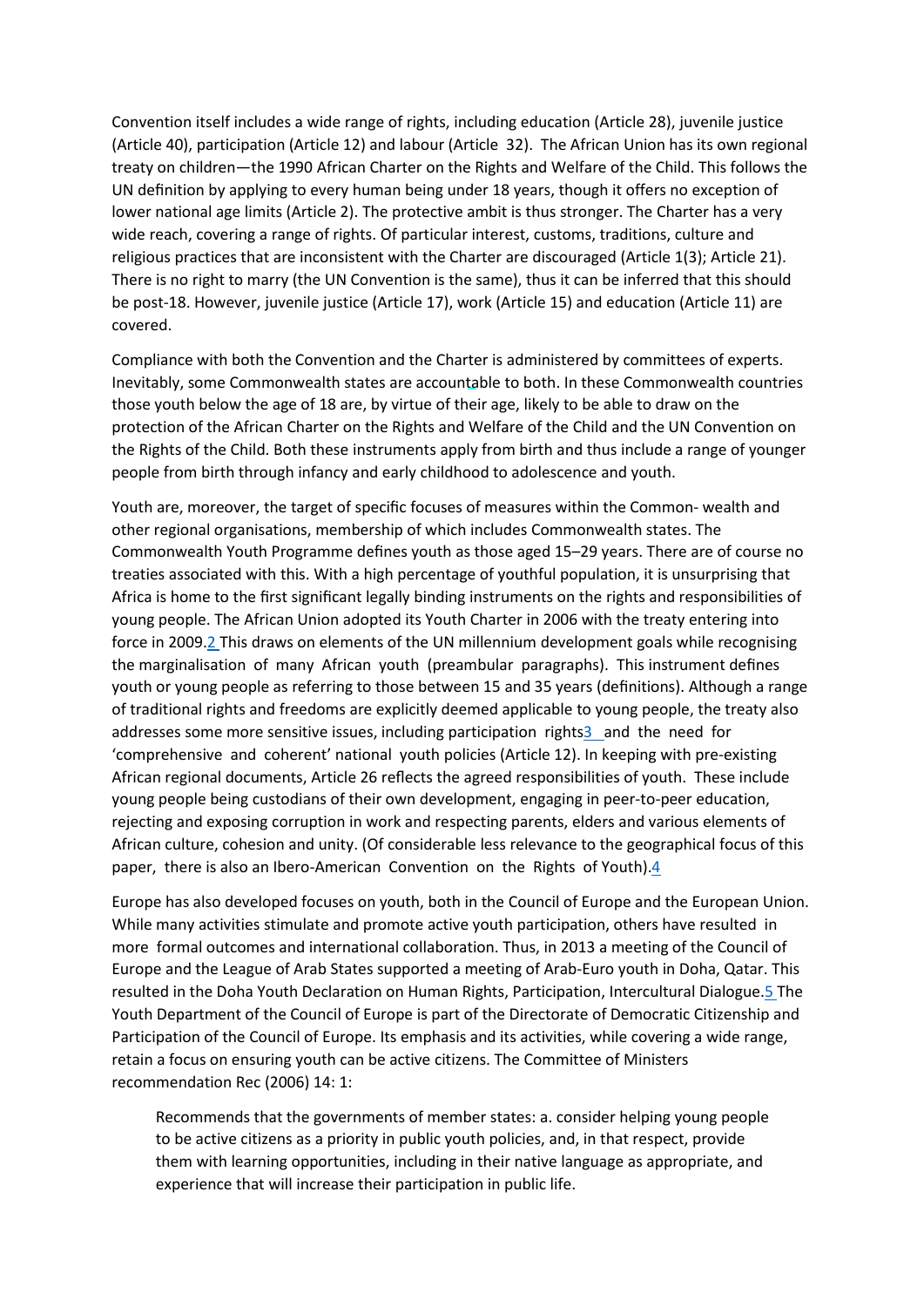The Council of Europe has also published a Revised European Charter on the Participation of Young People in Local and Regional Life,6 which does not have the status of a legally binding convention. This instrument draws on both the participatory provisions of the UN Convention on the Rights of the Child and work leading up to the 2005 European Year of Citizenship Through Education (EYCE).7 This instrument, and its follow-up reports, is beyond the scope of the present paper. The European Union also pro- motes youth involvement in policy discussions and more active citizenship participation, thus the 2014 EU Youth Conference, hosted by the Greek presidency, addressed the theme of youth entrepreneurship to foster social inclusion of young people. The conference made a number of recommendations which were fed into Council discussions and resolutions.

### Method

To report accurately the applicable age limits pertaining in each Commonwealth state for a range of activities would require a comprehensive review of national laws in each state. Where there is no written constitution or identifiable national law on youth, a plethora of laws may need to be consulted. In those common law jurisdictions, national judicial decisions may also be required. The scale of such a project is beyond the scope of the present paper. Rather, this paper seeks to present an approximate snapshot of pre- vailing age limits across the Commonwealth using a simpler doctrinal approach. This paper uses a single set of documentation which is available for all Commonwealth states—reports of the UN Committee on the Rights of the Child.8 As noted above, all UN member states are high contracting parties and thus all UN member states report periodically to the treaty monitoring body, the UN Committee on the Rights of the Child, on progress made towards realising the treaty provisions. The UN Convention on the Rights of the Child has provisions addressing, directly or indirectly, all the principal indicators selected for this study. It was thus possible to anticipate that a reason- ably full set of documentation would emerge.

There are, inevitably a number of flaws in this method of data collection. First, the presence of data in the first place depends on the matter having been discussed by the UN Committee on the Rights of the Child during the state reporting system. This is not always the case and we are aware that there are age limits in some states which do not appear in the table. Second, the data may be inaccurate and out of date. Owing to the backlog before the UN treaty bodies and the delays in submitting reports, the information is often outdated before the committee meeting. Moreover, some states have not been considered for several years. Once again, a number of errors are known but the data is presented as collected. Third, the authors are aware of a number of other anomalies in the presented data. This is inevitable when a single source is used for research such as this. However, it is contended that the flaws are within an acceptable level of error because the use of the UN documentation permits an overview of the position (albeit possibly slightly historic and/or incomplete) in the Commonwealth. (There are also inconsistencies between the UN data presented on education and the number of mean years of schooling in each state which contributes to the education domain recorded in the Commonwealth Youth Index. The ranking for education and the ranking for the UN data would appear to offer different results.)

The final column in the table ranks the Commonwealth states on youth development. The 2013 Commonwealth Youth Development Index ranking is also provided for all countries where available (i.e. excluding Kiribati, Tuvalu and Nauru each of which had inadequate data available) (Commonwealth, [2013\)](#page-9-0). The definition of youth development provided by this Commonwealth Index is: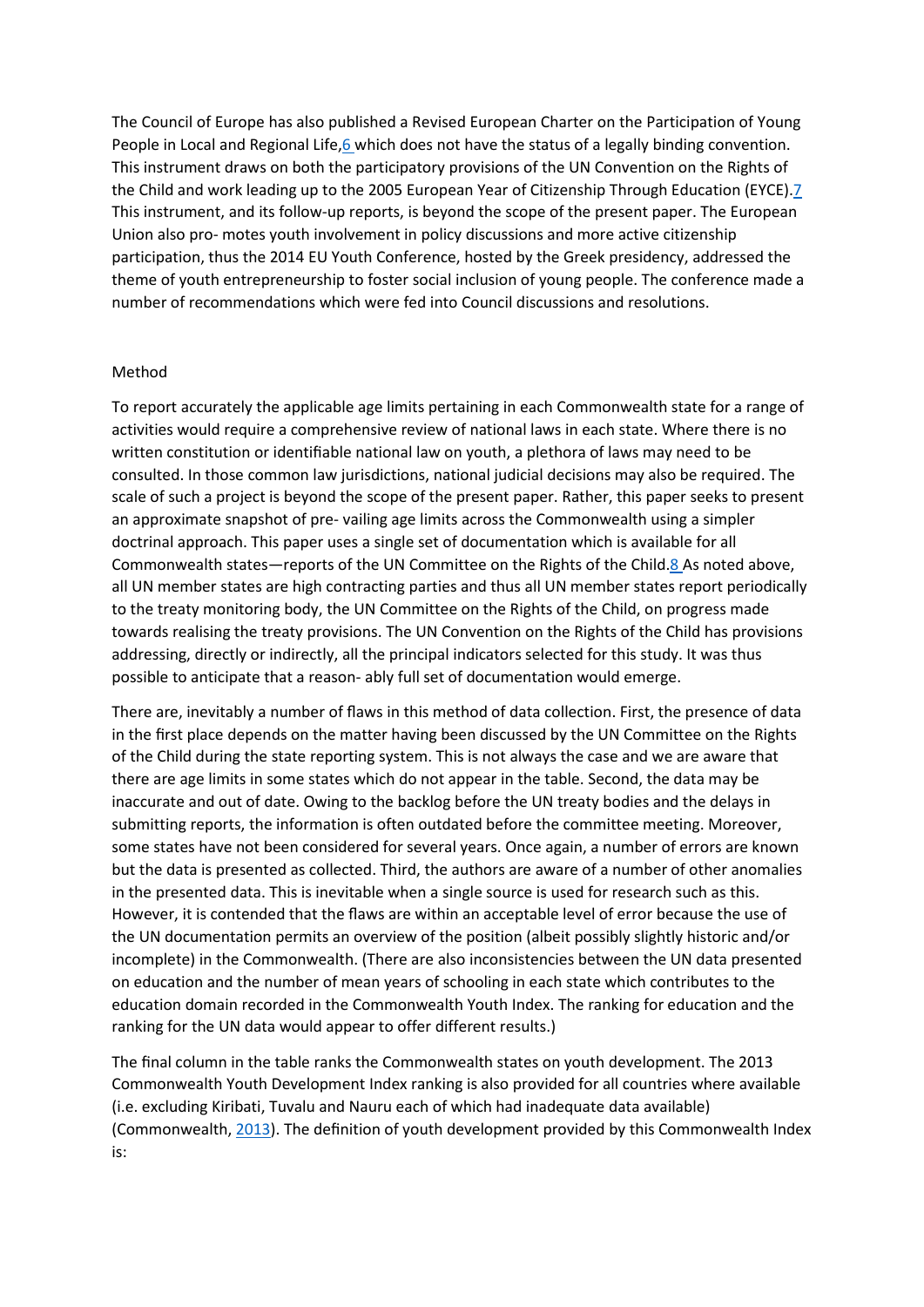enhancing the status of young people, empowering them to build on their competencies and capabilities for life. [Enabling] young people to contribute and benefit from a politically stable, economically viable, and legally supportive environment, ensuring their full participation as active citizens in their countries. (Common- wealth, [2013,](#page-9-0) p. 14)

It is a composite index based on data available against 15 identified indicators under five key domains. The domains, identified for their importance in youth development, are: education, health and well-being, employment, civic participation and political participation. The aggregate data is then processed with each state given a final score and thus ranked. Employment and education are the most relevant for the present paper, though the overall ranking score (across all domains) is provided in the table. It is perhaps unsurprising that Australia, Canada, New Zealand, Malta, the UK, Cyprus and Jamaica are the highest ranked states in terms of youth development. The lowest ranked states, with low youth development, are Uganda, Rwanda, Malawi, Swaziland, Saint Kitts and Nevis and Mozambique. All other states are categorised as medium youth development.

### Results

The results are subject to the caveats outlined in the Method section above. As a meta- analysis across a wide geographical area, the findings can stand even when some of the numerical data may be outdated or even inaccurate.

# Age of Childhood

Not all states specify the age at which childhood ends. In some instances, this is covered in national law or the Constitution, though not in the studied UN documentation. As Table 1 illustrates, most Commonwealth states, where an age is specified, use 18 years. This certainly reflects the preferred minimum age for the end of childhood which the UN Committee on the Rights of the Child promotes (and the African Charter).

Moreover, there is a general trend towards 18 as the age at which childhood ends (van Bueren, [1998,](#page-10-2) p. 38). This is borne out by comments made in the concluding observations of the UN Committee on the Rights of the Child in respect of those states with a lower age limit. Some states have not specified an age for this in the UN documentation used in this survey, though this does not mean there is no such specification in national law.

The importance of the upper age of childhood becomes apparent when you consider its implications. Generally, those considered children benefit from specific protective measures under national law and/or are deemed to lack some/all adult legal capacity. There is thus an implicit recognition of the need for special consideration below that age. Nevertheless, as the data shows, the specified upper age limits for childhood are often higher than other ages in the table. Thus in many states, those deemed legally to be children can marry, work full time and also have full criminal responsibility. It is notable that in some African states, the age limits across the activities noted are higher than the average in the Commonwealth, though it is not clear whether this can be attributed to the influence of the African Charter on the Rights and Welfare of the Child. Similarly, it is not clear from the data alone whether the law is observed in practice or whether social, religious,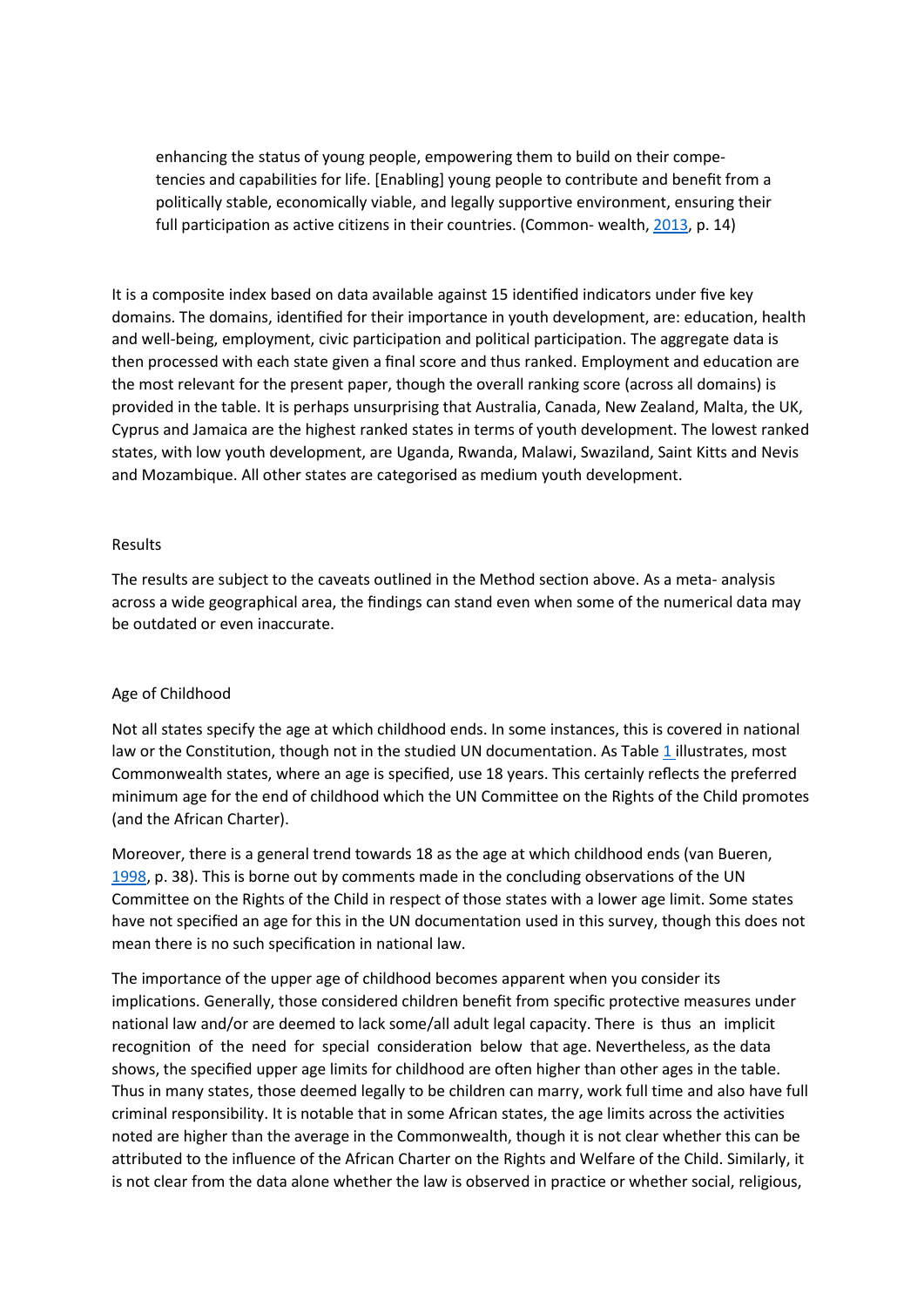cultural or other factors may have an influence, for example on the age young people are employed—and in what capacity and context, the age at which they marry, and/or the justice system to which they may be subject.

### Legal Capacity and Criminal Liability

As a whole, the Commonwealth states have lower ages of minimum criminal responsibility than the UN Committee would like. Indeed, Commonwealth states have some of the lowest ages of criminal responsibility in the world. Mauritius is one of the few states in the world with no minimum age, thus even an infant is deemed to have criminal responsibility (Cipriani, 2009). In contrast, the Bahamas, Cyprus, Rwanda and the Seychelles are among countries having the highest age for criminal liability across the Commonwealth, with the age of 14. Some countries apply different age limits depending on the nature of the crime—for example, New Zealand. Other countries have a specific juvenile justice system through which most child offenders are processed— Scotland (within the UK) is a leading example, although somewhat paradoxically it has a very low age limit of eight years for criminal responsibility.9 McDiarmid [\(2013,](#page-9-4) pp. 148, 153) argues on the complexity of the concept of criminal responsibility, noting the importance of both understanding (what must be understood in order to impute criminal responsibility) and experience (the lived experience of the child and the impact exerted on understanding of wrongdoing). Clearly, setting any age limit in this context is arbitrary in so far as understanding is likely to vary from one individual to another, as will experience. Raising the age of criminal responsibility to 18 is, however, controversial.

<span id="page-6-2"></span><span id="page-6-1"></span>According to the United Nations Standard Minimum Rules for the Administration of Juvenile Justice, 'the Beijing Rules', the age of criminal responsibility should 'not be fixed at too low an age level, bearing in mind the facts of emotional, mental and intellectual maturity' (UN, [1985,](#page-9-5) p. 4.1). Some research suggests full brain maturity for the purpose of criminal responsibility is only achieved after the age of 18 (Midson, [2012,](#page-9-6) discussing the mental acuity of adolescents who kill). Criminal responsibility is usually linked to the perceived understanding of wrongdoing, and consequential responsibility for actions and omissions. It is notable that the age limits specified for criminal responsibility in the table are generally the lowest of all the age limits listed. Children can thus be criminally liable for their actions for many years (sometimes even a decade) before they are deemed capable of consenting to sexual relations, consenting to marriage or working full time.

<span id="page-6-0"></span>Hollingsworth (2007, p. 196) argues that conferring criminal responsibility is a form of recognising and giving effect to the independent autonomy of the child. That autonomy seems to be conferrable for criminal responsibility but not for legal capacity is perhaps curious and the position of criminal responsibility contrasts with the ages of legal/contractual liability. It is acknowledged that the ages given in the table are generally a stipulated full legal capacity, rather than contractual liability (after all people enter into contracts at a very young age—buying food or contracting for transport to school, for example). In general, the ages for legal capacity are above the minimum age of full-time work. It might be hoped that this implies that some form of contractual capacity must exist for youth who are working. It may, however, be the case that the lack of contractual capacity or contractual autonomy conferred on the child means that others contract on their behalf. Whether the child can then escape those contractual obligation on 'coming of contractual age' is a question which goes beyond the scope of this paper.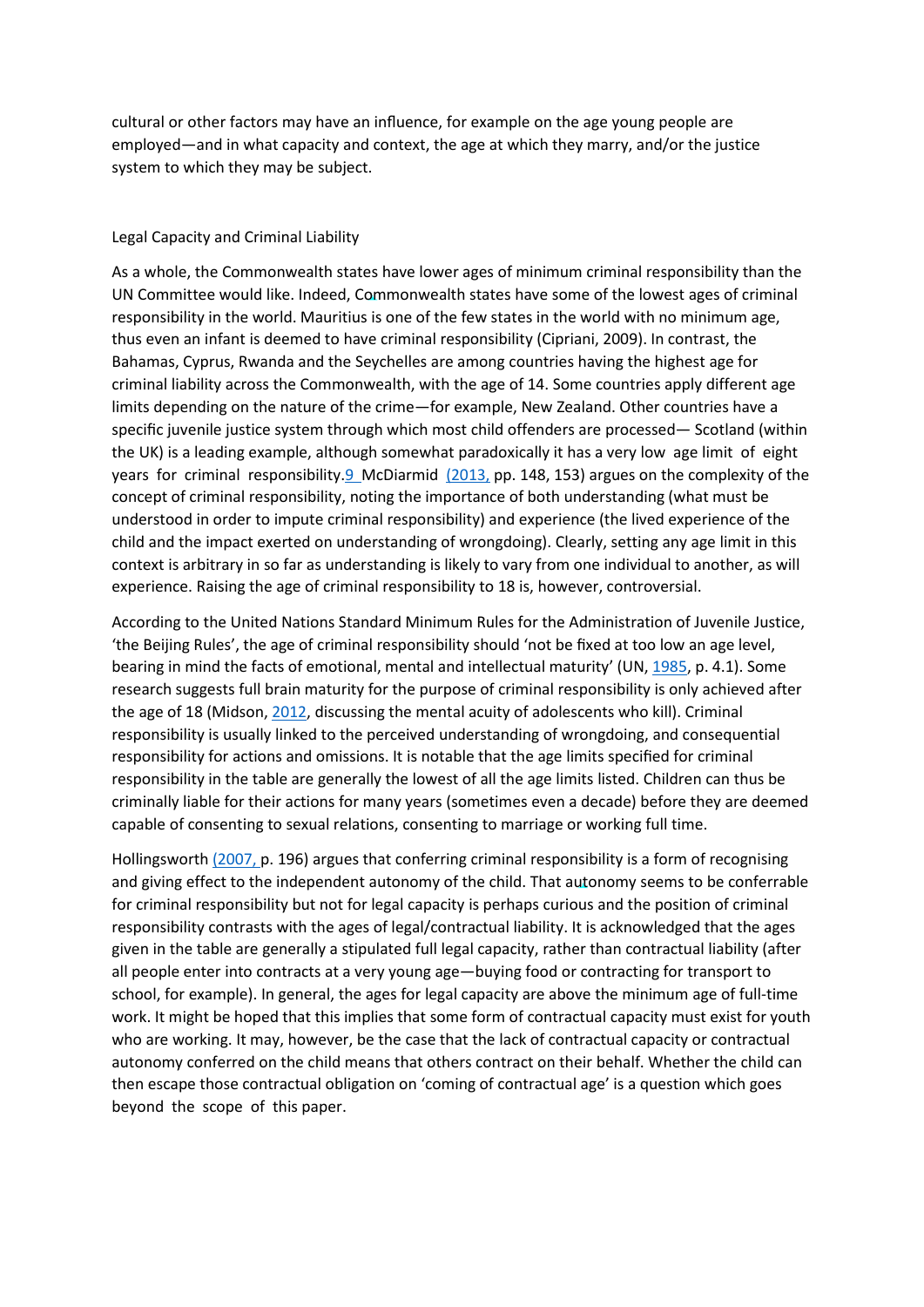### Education, Marriage and Work

<span id="page-7-0"></span>As far as international law is concerned, there is no specification on the age of marriage. The 1962 Convention on Consent to Marriage, Minimum Age for Marriage and Registration of Marriages leaves discretion to the state on the age limit, albeit the General Assembly gave an early indication that 15 would be appropriate as a minimum age (GA Res 2018(XX) (1965), Principle II). Education, in contrast, should be compulsory and free for primary education (Article 13(20(1) International Covenant on Economic, Social and Cultural Rights 1966). Primary education, however, is defined more by content than time (CESCR, [1999\)](#page-9-7). As for work, the International Labour Organisation's Convention concerning the Minimum Age for Admission to Employment 1973 has a general age limit of 15 years (18 for hazardous work). As is apparent from the table, some states in the Commonwealth have age limits below 18 for work and/or for marriage. This is not per se illegal for those states not party to the treaties noted above. It does, however, as indicated above, create potential for the disruption or constraining of other rights of the child.

<span id="page-7-1"></span>Disparities between the minimum school leaving age, the minimum age for working full time and the minimum age of marriage are important (Tomasevski, [2003,](#page-9-8) p. 27). Should a young person marry or start full-time work, she or he is less likely to continue with compulsory schooling. The length of time for compulsory schooling varies from country to country, as the table shows. Should a young person be able to start full-time work before she or he should finish compulsory education, then clearly an economic imperative may limit the child's access to education. Similarly, should a young person be able to marry and start a family before the end of compulsory schooling, that latter period of schooling may be compromised. A lack of access to education inevitably can have an impact on employment opportunities. This in turn can affect earning potential, securing an adequate standard of living, and so on.

Of course, there are also interesting variations and overlaps between the age of consensual sexual relations and the minimum age of marriage. In some states, sexual relations before marriage are forbidden, thus the ages are the same. It should also be noted that same-sex relationships are not necessarily subject to the same age limits. Same-sex relationships are criminalised in states such as Uganda and in all Commonwealth Pacific states except Fiji. In South Africa, a higher age limit applies to same-sex consensual relations than otherwise. Canada has possibly the widest range of regulation in this area: the minimum age is usually 14 years with an exception when the younger partner is at least 12 years; the age difference between the partners is less than two years; the older partner is not in a position of trust or authority over the younger; and the younger partner is not the dependant of the older (UN Doc CRC/C/83/Add.6, para. 45).

Of particular concern is the frequent disparity in age limits between boy and girl children. In several states, females can marry at a younger age than males. The minimum age for consensual sexual relations is also different, sometimes with no age specified for males. This is clearly discrimination on grounds of sex, something that is prohibited in terms of Article 2(2) of the UN Convention on the Rights of the Child and Article 3 of the African Charter on the Rights and Welfare of the Child (where applicable). The UN Committee on the Rights of the Child inevitably draws to the attention of states any inequality in age limits. It is acknowledged that in the case of sexual relations, many states argue that the age limits for girl children are protective in their aim, given the potential consequences which may ensue. Quite who is controlling the reproductive rights of young women in these situations is perhaps more controversial.

Within the Commonwealth Youth Development Index, drilling down to the data reveals that Pakistan, Singapore, Bangladesh, Indian then Tonga are the top five countries for employment,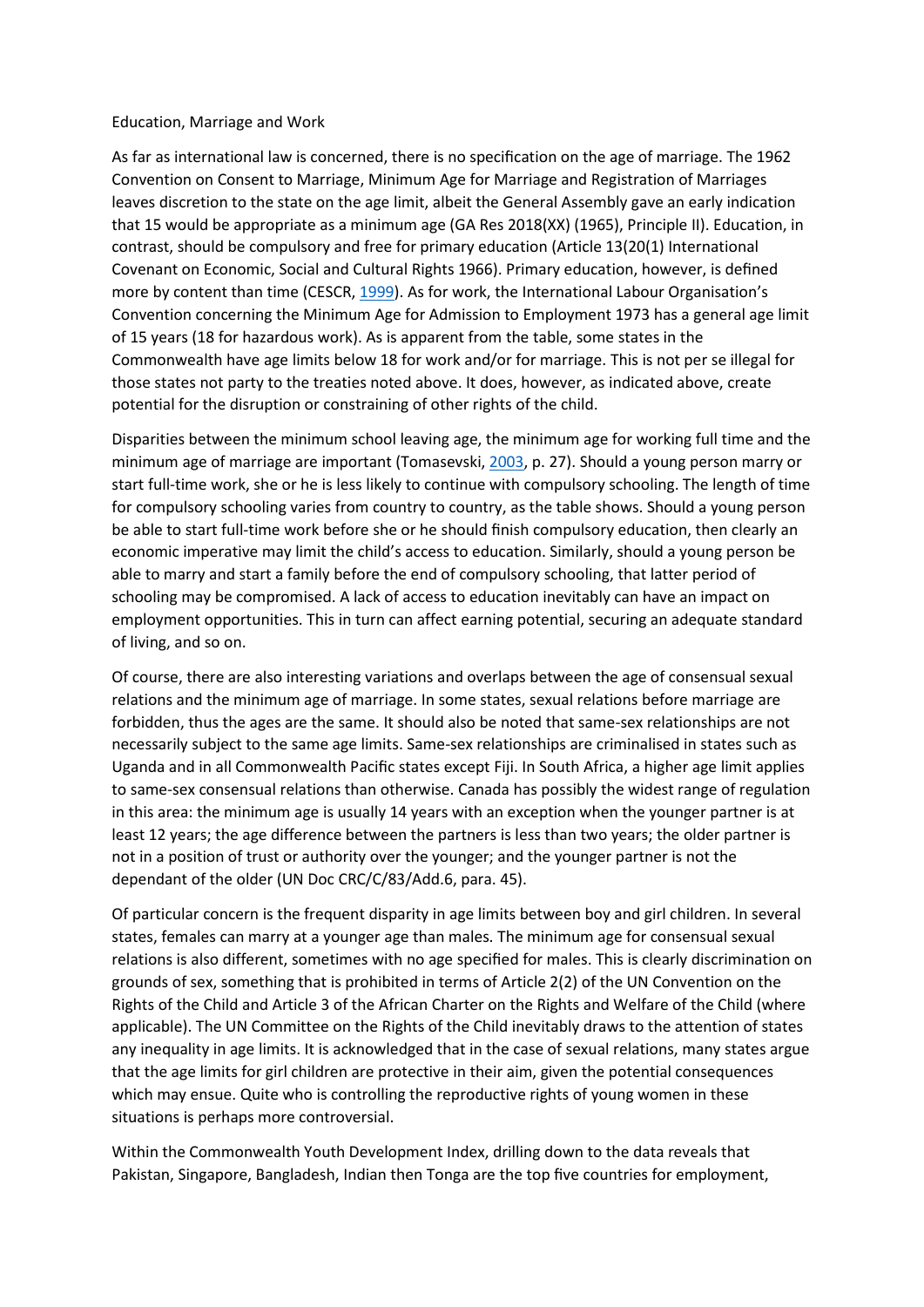yet none is ranked highly on high youth development overall— though Singapore is eighth, thus the top medium development country overall (Commonwealth, [2013,](#page-9-0) p. 30). For education, New Zealand, Canada, Australia, Samoa and Cyprus are the top five on that domain alone (Commonwealth, [2013,](#page-9-0) p. 30). All except Samoa are in the high development ranking overall. This would appear to emphasise the importance of education to development, at least using the Common- wealth priority areas.

## Implications

This paper shows that the legal construction of childhood and youth is flexible within the Commonwealth. There is some evidence of a tendency towards using the UN Convention childhood upper age of 18 as the upper age of childhood. However, that is by no means uniform within the Commonwealth (or indeed beyond). As for youth as a separate construction, it is only in African states which accept the African Union Charter that youth rights are explicitly articulated. Within the Commonwealth organisation, the designation of youth is more for data purposes than shaping laws and policies. Nevertheless, there is recognition of the importance of the youth demographic, both now and for the future development of states.

<span id="page-8-2"></span><span id="page-8-1"></span><span id="page-8-0"></span>Most states express concerns over youth unemployment, for example. The rhetoric of the international instruments on securing the best for children and ensuring a secure future for young people is influential and, of course, pragmatic. States often prioritise children over adults—for example, the expenditure on education and on child health (there are numerous indicators and measurements of child health, not least in the millennium development goals).

<span id="page-8-4"></span><span id="page-8-3"></span>The disparity in ages within each country for the activities specified in the table arguably indicates an incoherent approach to youth issues across the Commonwealth. In many instances the laws have evolved piecemeal over the years with little attention paid to the interaction of the age limits, or a holistic approach to young people, or changing perceptions of childhood and youth.

While youth are recognised within the Commonwealth there is little evidence of the Commonwealth states taking a holistic approach towards reviewing and then where appropriate revising legal provisions to ensure consistency. As the limited research used to inform this paper demonstrates, there is scope for much more detailed country by country research to inform an accurate and coherent understanding of the legal context of young people across the Commonwealth. In the meantime, perhaps consideration could be given to the better promotion of youth rights and applicable laws so that not only can every young person in the Commonwealth understand which age limits apply to her or him and why, but also so that the voices of young people can be engaged in the discussions that attach to the possibilities of reforming the laws which govern their lives.

Notes

- 1. Available from <http://www.youthdevelopmentindex.org/views/index.php#OVER>
- 2. Full text available, [http://www.au.int/en/sites/default/](http://www.au.int/en/sites/default/files/AFRICAN_YOUTH_CHARTER.pdf)files/AFRICAN\_YOUTH\_CHARTER.pdf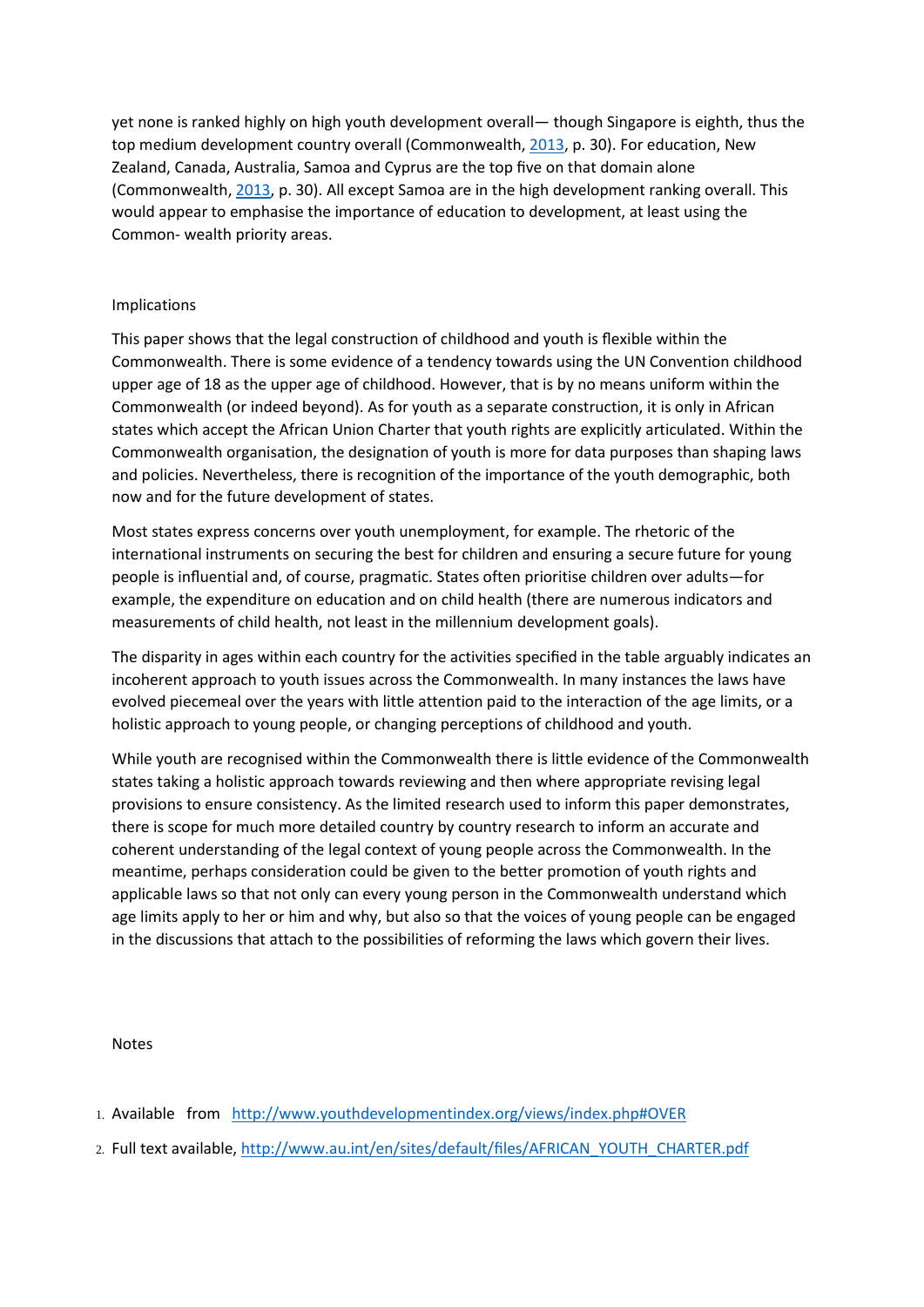- 3. Article 11 on youth participation guarantees youth participation in all spheres of society—local, national regional and continental. It also covers issues of access to information.
- 4. Full text available, http://icmyo2.fi[les.wordpress.com/2009/05/iberoamerican-convention.pdf](http://icmyo2.files.wordpress.com/2009/05/iberoamerican-convention.pdf)
- 5. Available in English from [http://www.coe.int/t/dg4/youth/Source/News&Calls/2013\\_Doha\\_Youth\\_Declara](http://www.coe.int/t/dg4/youth/Source/News%26amp%3BCalls/2013_Doha_Youth_Declaration_en.pdf) [tion\\_en.pdf](http://www.coe.int/t/dg4/youth/Source/News%26amp%3BCalls/2013_Doha_Youth_Declaration_en.pdf)
- 6. Full text available, http://www.coe.int/t/dg4/youth/Source/Coe\_youth/Participation/COE\_charter\_participa [tion\\_2013\\_en.pdf](http://www.coe.int/t/dg4/youth/Source/Coe_youth/Participation/COE_charter_participa%20tion_2013_en.pdf)
- 7. Available fro[m http://www.coe.int/T/E/Cultural\\_Co-operation/education/E.D.C.](http://www.coe.int/T/E/Cultural_Co-operation/education/E.D.C)
- 8. Similar documentation was also used for the short table published in Tomasevski (2003, p. 28).
- 9. In Scotland, a legislative change means children under 12 cannot be prosecuted in adult courts, though the minimum age of criminal responsibility remains eight years.

### References

Brannen, J. and Nilsen, A. [\(2002\)](#page-1-0) Young people's time perspectives: from youth to adulthood, Sociology, 36, 513–537.

<span id="page-9-7"></span>CESCR. [\(1999\)](#page-7-0) Committee on Economic, Social and Cultural Rights General Comment 13 The Right to Education (Article 13 of the Covenant), UN Doc. E/C.12/1999/10

Cipriani, D. (2009) Children's Rights and the Minimum Age of Criminal Responsibility: A Global Perspective. Farnham: Ashgate.

<span id="page-9-0"></span>Commonwealth. [\(2013\)](#page-1-1) Youth Development Index - Results Report. London: Commonwealth Secretariat. [www.youthdevelopmentindex.org](http://www.youthdevelopmentindex.org/)

Hollingsworth, K. [\(2007\)](#page-6-0) Responsibility and rights: children and their parents in the youth justice system, International Journal of Law Policy and the Family, 21(2), 190–219.

<span id="page-9-2"></span>James, A., Jenks, C. and Prout, A. (Eds.) [\(1998\)](#page-2-0) Theorising Childhood. Oxford: Polity Press.

<span id="page-9-6"></span><span id="page-9-4"></span>McDiarmid, C. [\(2013\)](#page-2-1) An age of complexity: children and criminal responsibility in law, Youth Justice, 13(2), 145–160.

Midson, B. [\(2012\)](#page-6-1) Risky business: developmental neuroscience and the culpability of young killers, Psychia- try Psychology and Law, 19(5), 692–710.

<span id="page-9-1"></span>Qvortrup, J., Bardy, M., Sgritta, G. and Wintersberger, H. (Eds.) [\(1994\)](#page-2-2) Childhood Matters: Social Theory, Practice and Politics. Aldershot: Avebury Press.

<span id="page-9-8"></span>Tomasevski, K. [\(2003\)](#page-7-1) Education Denied: costs and remedies. London: Zed.

<span id="page-9-5"></span>UN [\(1985\)](#page-6-2) United Nations Standard Minimum Rules for the Administration of Juvenile Justice, 'The Beijing Rules', General Assembly Resolution 40/33, UN Doc A/RES/40/33.

<span id="page-9-3"></span>Uprichard, E. [\(2008\)](#page-2-3) Children as 'Beijing and Beocmings': children, childhood and temporality, Children in Society, 22, 303–313.